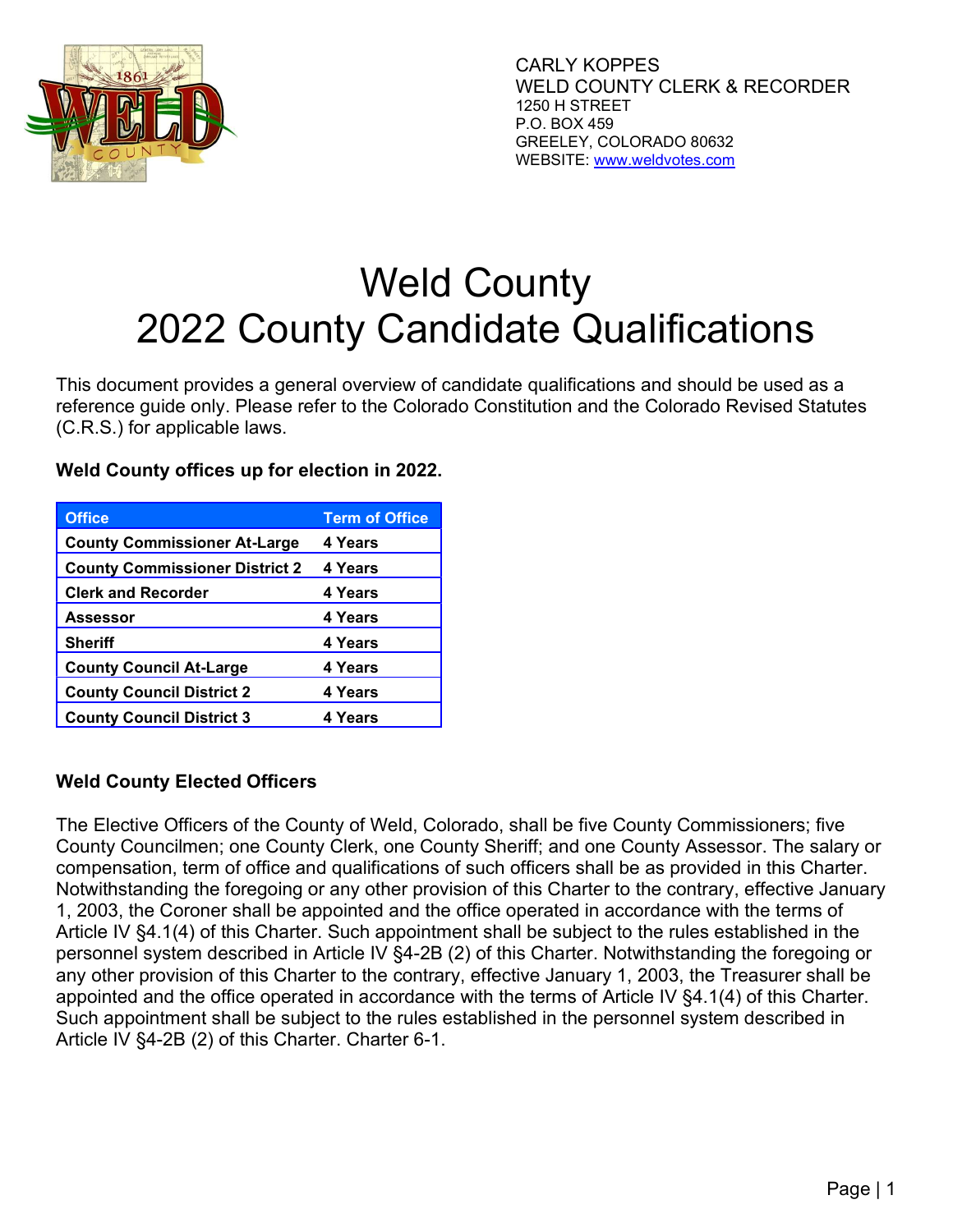# **Qualifications**

# State Candidate Qualifications:

Qualifications may be found on the Secretary of State website.

## Weld County Candidate Qualifications:

- All elected officers shall be qualified electors of the County. Charter 6-5 (1).
- All elected officers shall have resided in the County for a consecutive period of not less than one (1) year immediately preceding election. Charter 6-5 (2).
- All elected officers shall be at least twenty-one (21) years of age before assuming office. Charter 6-5 (3).
- Except for County Councilmen, each county office shall be the primary employment of the officer during the term for which he is elected or appointed. Charter 6-5 (4).
- A person who has been convicted of a felony shall not be eligible to be elected or appointed to County office. (Resolution No. 2018-2633, election of 11/6/2018. Section 6-5)

1-4-601. Designation of candidates for primary election - definition. (1) (a) Assemblies of the major political parties may make assembly designations of candidates for nomination on the primary election ballot.

(1.5) To be named as a candidate for designation by assembly, a person must provide notice as follows no less than thirty days before the assembly, unless otherwise provided by party rules:

(a) A person seeking designation by a county assembly must provide notice to the county chair.

## Become a Candidate

Review the candidate requirements, office responsibilities, and duties of county elected offices in the Colorado Constitution and Revised Colorado Statutes and ensure you meet the qualifications.

Review your voter registration at www.govotecolorado.gov to ensure that you are registered to vote and qualified to run for office.

You become a candidate when you publicly announce your intent to run for office and thereafter receive a contribution or making an expenditure in support of your candidacy. You must register a candidate committee with the Secretary of State at tracer.sos.colorado.gov before receiving or spending money.

Familiarize yourself with Colorado Campaign Finance rules and laws, as well as the Secretary of State TRACER system for all campaign finance disclosure reports and committee registration using the following resources:

- Colorado Campaign and Political Finance Manual published by the Colorado Secretary of State, available online at tracer.sos.colorado.gov.
- Colorado Constitution Article XXVIII (Campaign and Political Finance) and XIV (Counties)
- Colorado Revised Statutes (C.R.S.) Title I, Article 45 (Fair Campaign Practices Act) and Article 4 (Elections- Access to Ballot by Candidates)

 Current year Election Calendar and campaign finance filing calendars at www.sos.state.co.us. Be prepared to register a candidate committee and submit your campaign finance disclosure reports within the timeframes allotted by Colorado law. Failure to file on-time can result in monetary penalties.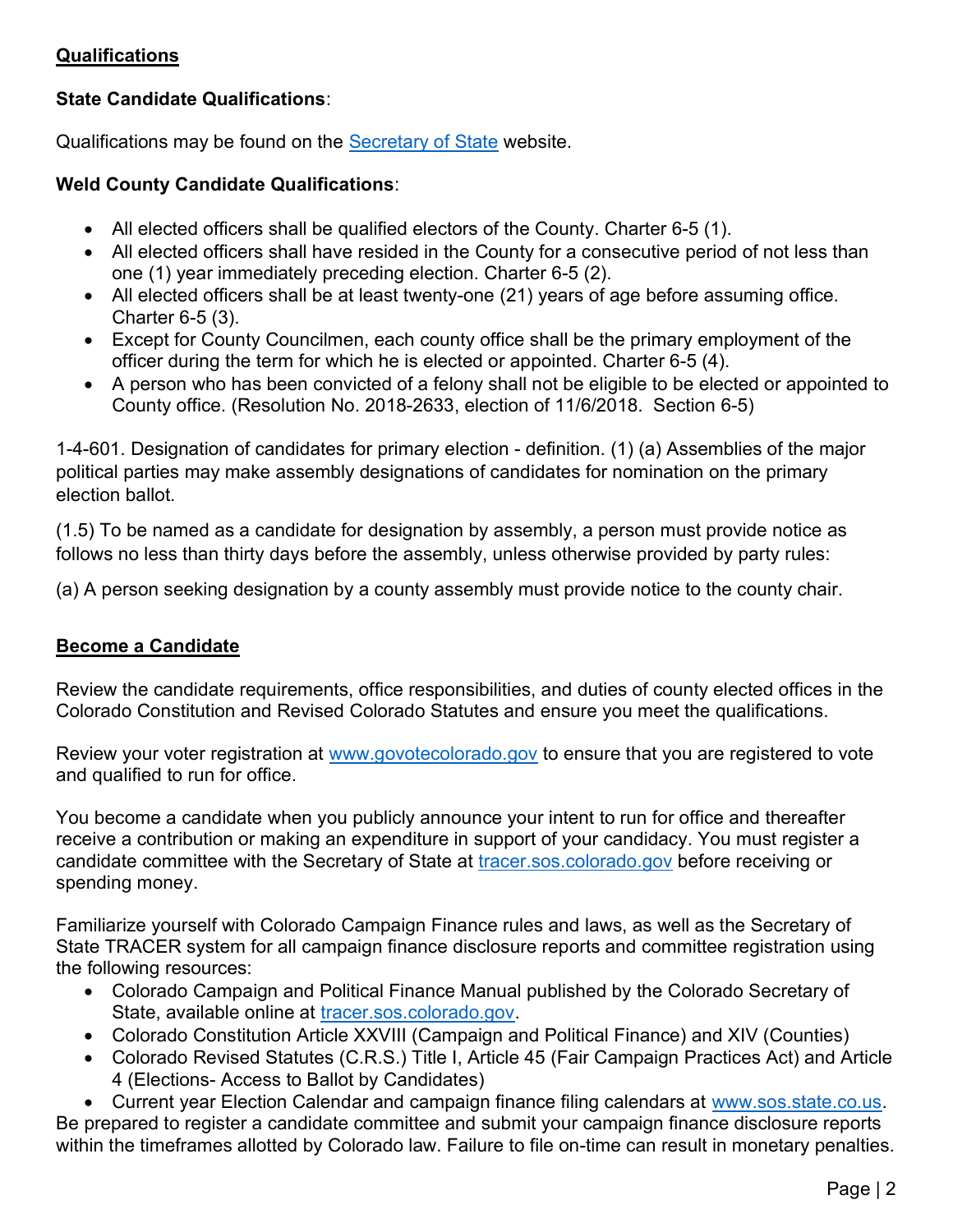Get your name on the ballot in one of three ways:

- Certificate of Designation by Assembly
- Certificate of Designation by Petition
- Certificate of Designation by Write-In

Complete a Candidate Affidavit Form within 10 days of becoming a candidate, have it notarized by a Notary Public and file with the Colorado Secretary of State Office.

# Instructions for Major Party Primary Designation Petition

Signatures required for a petition by a political party candidate seeking office in a political subdivision requires the lesser of one thousand signers or signers equal in number to ten percent (10%) of the votes cast in the political subdivision at the contested or uncontested primary election for the political party's candidate for the office for which the petition is being circulated or, if there was no primary election, at the last preceding general election for which there was a candidate for the office. Notwithstanding any other provision of law, an unaffiliated elector is not eligible to sign a petition for a candidate of a major political party. [C.R.S. § 1-4-801(2)(a)]

| <b>Office</b>                  | Party      | <b>Total Votes</b><br>Cast | <b>Election</b> | <b>Percent of</b><br><b>Signatures</b> | Number of<br><b>Signatures Required</b> |
|--------------------------------|------------|----------------------------|-----------------|----------------------------------------|-----------------------------------------|
| <b>Commissioner At-Large</b>   | Democratic | 14,739                     | 2018 Primary    | 10%                                    | 1,000                                   |
| <b>Commissioner At-Large</b>   | Republican | 25,589                     | 2018 Primary    | 10%                                    | 1,000                                   |
| <b>Commissioner District 2</b> | Democratic | 5,545                      | 2018 Primary    | 10%                                    | 555                                     |
| <b>Commissioner District 2</b> | Republican | 10,049                     | 2018 Primary    | 10%                                    | 1,000                                   |
| <b>Clerk and Recorder</b>      | Democratic | 15,153                     | 2018 Primary    | 10%                                    | 1,000                                   |
| <b>Clerk and Recorder</b>      | Republican | 22,929                     | 2018 Primary    | 10%                                    | 1,000                                   |
| Assessor                       | Democratic | 96,906                     | 2018 General    | 10%                                    | 1,000                                   |
| Assessor                       | Republican | 22,595                     | 2018 Primary    | 10%                                    | 1,000                                   |
| <b>Sheriff</b>                 | Democratic | 97,804                     | 2018 General    | 10%                                    | 1,000                                   |
| Sheriff                        | Republican | 23,610                     | 2018 Primary    | 10%                                    | 1,000                                   |

Signatures Required by Party by Office for Weld County:

(Extra signatures should be obtained for your protection.)

Signers must be eligible electors of the District that the candidate will represent. [C.R.S. § 1-4-801(2)(a)]

Signers must be affiliated with the Political Party named in the petition for at least 22 days as shown in the statewide voter registration system and that the signer has not signed any other petition for any other candidate for the same office. [C.R.S. § 1-4-904(2)]

The entire signature line must be completed; a post office box is **NOT** sufficient for **PLACE OF** RESIDENCE.

Party petitions shall not be circulated, nor any signatures be obtained prior to the third Tuesday in January (January 18, 2022). [C.R.S. § 1-4-801(5)]

Petitions must be signed and notarized and filed with the Weld County Clerk no later than the third Tuesday in March (March 15, 2022). [C.R.S. § 1-4-801(5)]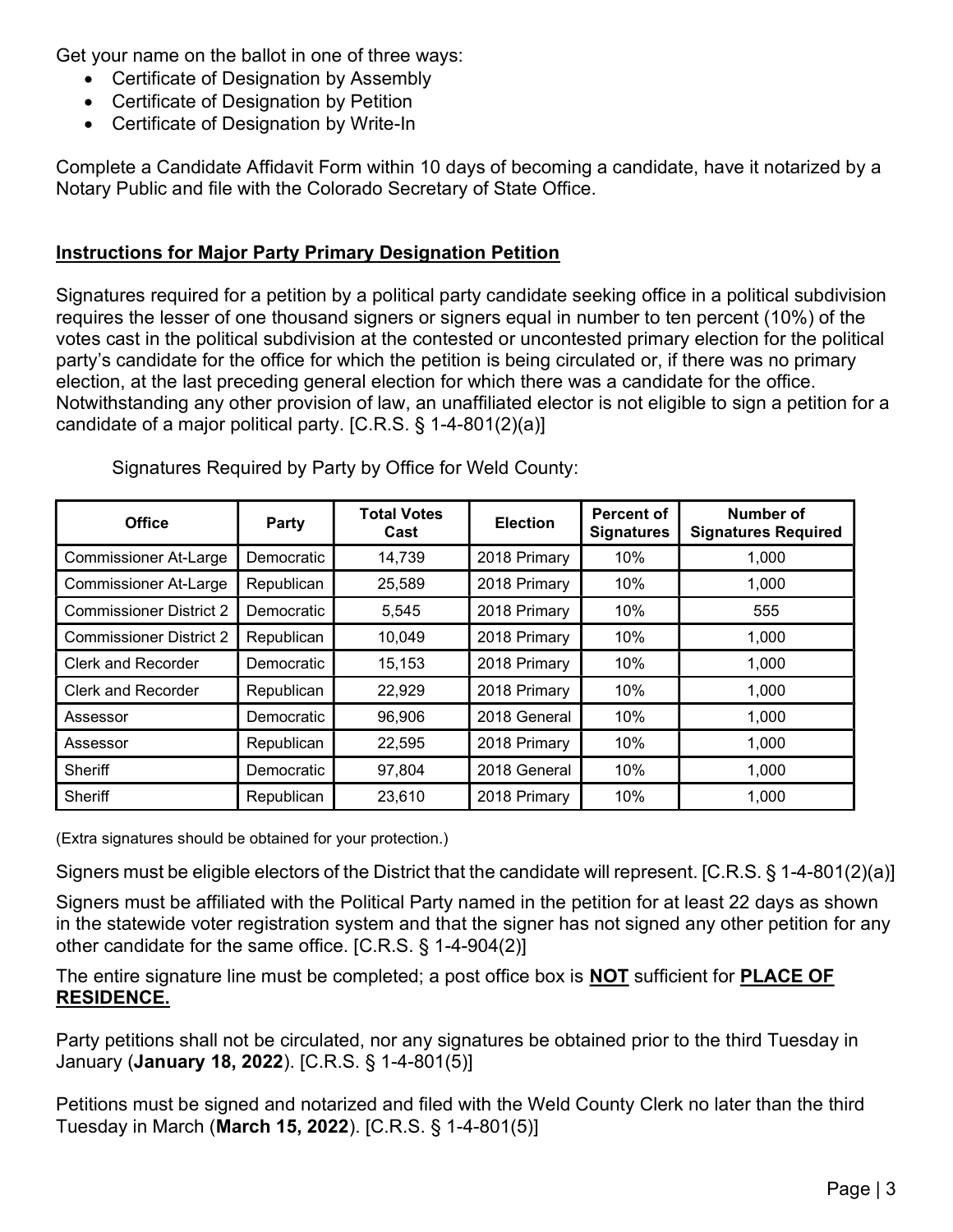No person who attempted and failed to receive at least ten percent (10%) of the votes for the nomination of a political party assembly for a particular office shall be placed in nomination by petition on behalf of the political party for the same office. [C.R.S. § 1-4-801(4)]

A candidate or candidate committee shall maintain a list of the names and addresses of all circulators who circulated petition sections on behalf of the candidate, the notaries public who notarized petition sections on behalf of the candidate, and the petition section numbers that each circulator circulated and that each notary public notarized. A copy of the list shall be filed with the secretary of state or designated election official along with the petition. If a copy of the list is not filed, the secretary of state or designated election official shall prepare the list and charge the proponents a fee to cover the actual cost of the preparation. Once filed or prepared by the secretary of state or designated election official, the list is a public record for purposes of article 72 of title 24. [C.R.S. § 1-4-905(5)]

A circulator who is not to be paid for circulating a petition shall display an identification badge that includes the words "VOLUNTEER CIRCULATOR" in bold-faced type that is clearly legible. [C.R.S. § 1-4-905(6)(a)]

A circulator who is to be paid for circulating a petition shall display an identification badge that includes the words "PAID CIRCULATOR" in bold-faced type that is clearly legible and the name and telephone number of the individual employing the circulator. [C.R.S. § 1-4-905(6)(b)]

Every nominating petition before it is filed shall have attached to it a notarized acceptance of the nomination of the candidate or notarized acceptances by both of the joint candidates. Each acceptance of nomination shall contain the full name of the candidate or joint candidate as the name will appear on the ballot and the candidate's full address. [C.R.S. § 1-4-906]

Contact your party to find out more about nomination by assembly or if you are interested in nomination by petition, contact the Weld County Election Department for more information.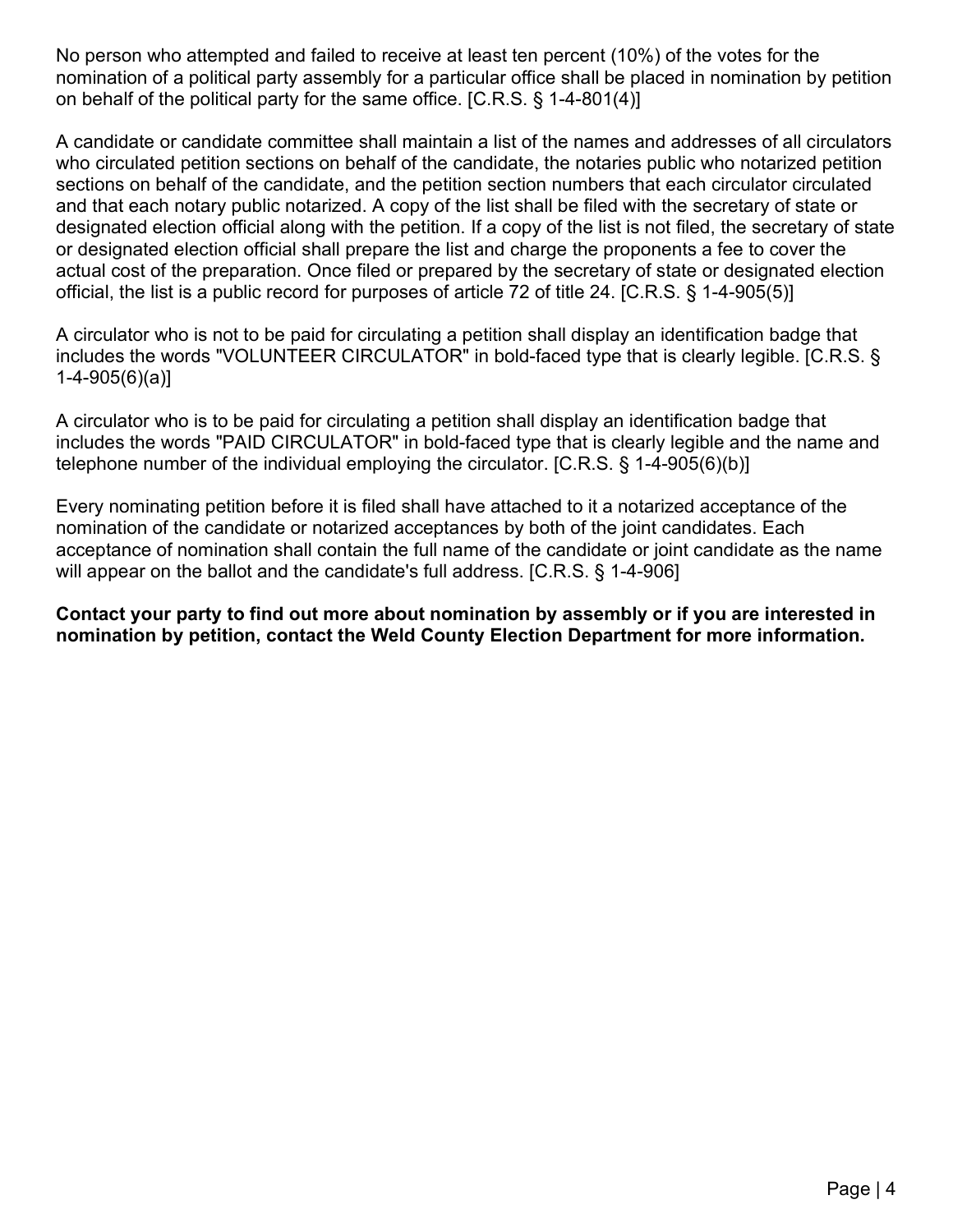# Instructions for Unaffiliated Candidates for Weld County

Signatures required: The lesser of **one thousand (1,000)** or two percent (2%) of the votes cast for all candidates for that office in the most recent general election for any county office. [C.R.S. § 1-4- 802(c)(VII)]

| <b>Office</b>                  | <b>Total Votes</b><br>Cast | <b>Election</b> | Percentage<br>Οf<br><b>Signatures</b> | <b>Number of Signatures</b><br><b>Required</b> |
|--------------------------------|----------------------------|-----------------|---------------------------------------|------------------------------------------------|
| <b>Commissioner At-Large</b>   | 122,124                    | 2018 General    | $2\%$                                 | 1,000                                          |
| <b>Commissioner District 2</b> | 45,550                     | 2018 General    | $2\%$                                 | 911                                            |
| <b>Clerk and Recorder</b>      | 122,674                    | 2018 General    | $2\%$                                 | 1.000                                          |
| Assessor                       | 96,906                     | 2018 General    | $2\%$                                 | 1.000                                          |
| Sheriff                        | 97,804                     | 2018 General    | $2\%$                                 | 1,000                                          |

(A few extra signatures should be obtained for your protection.)

Signers must be residents of the District that the candidate will represent.

The entire signature line must be completed; a post office box is **NOT Sufficient** for **PLACE OF** RESIDENCE.

The candidate must complete the acceptance of nomination on the last page of each petition section.

Petitions shall not be circulated, nor any signatures be obtained prior to 173 days before the general election (May 19, 2022). [C.R.S. § 1-4-802(1)(d)(I)]

Petitions must be signed and notarized and filed with the Weld County Clerk no later than 3:00 PM on the 117<sup>th</sup> day before the general election (July 14, 2022). [C.R.S. § 1-4-802(1)(f)(l)]

For general elections, no person shall be placed in nomination by petition unless the person is an eligible elector of the political subdivision or district in which the officer is to be elected and unless the person was registered as affiliated with a minor political party or as unaffiliated, as shown in the statewide voter registration system, no later than the first business day of the January immediately preceding the general election for which the person desires to be placed in nomination; except that, if such nomination is for a nonpartisan election, the person shall be eligible elector of the political subdivision or district and be a registered elector, as shown in the statewide voter registration system, on the date of the earliest signature on the petition. (January 3, 2022) [C.R.S. § 1-4-802(1)(g)(II)]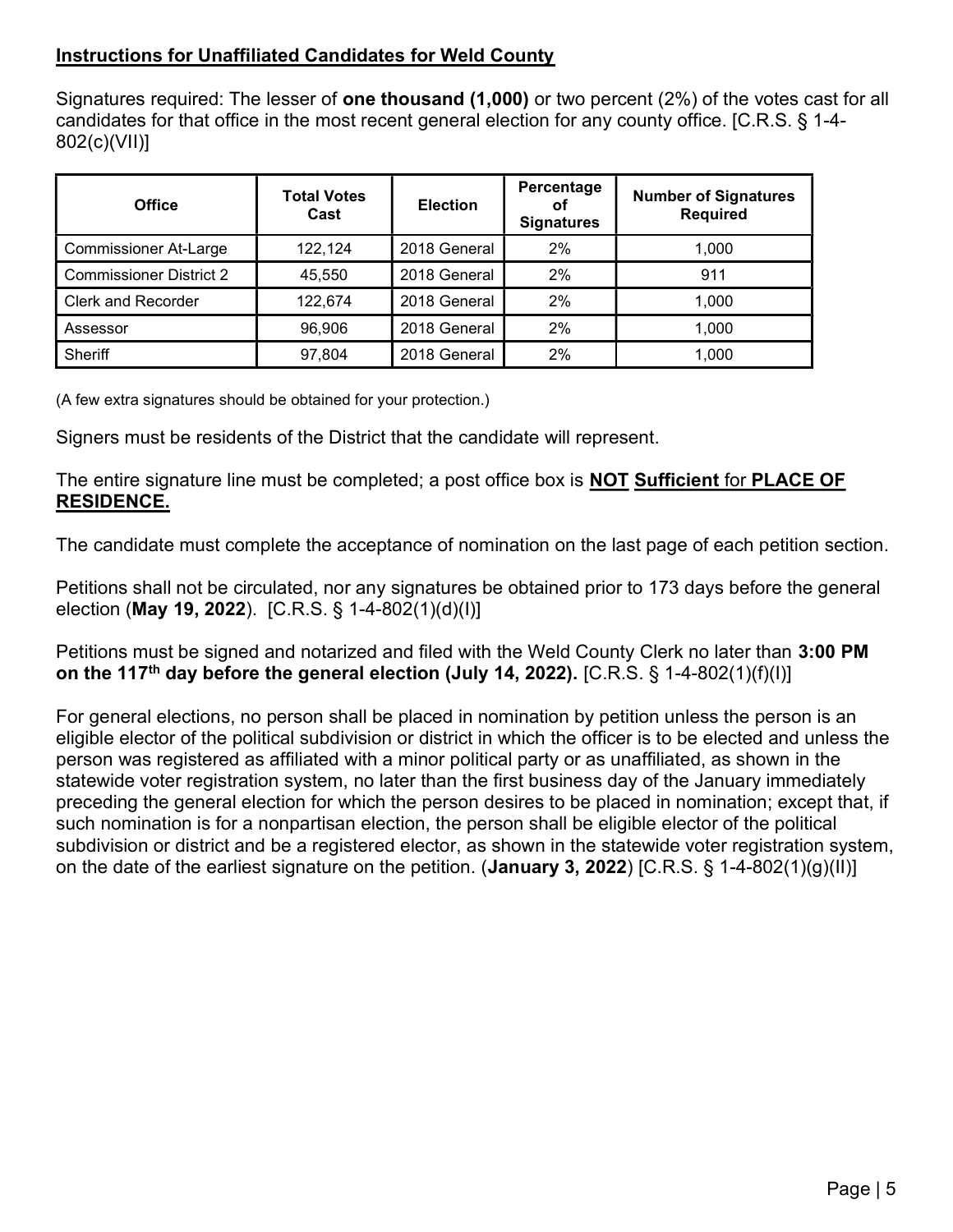## Instructions for Weld County Council Nomination Petitions

The first day to circulate petitions is 125<sup>th</sup> day prior to the day of the election (**July 6, 2022**). Petitions may be obtained at the Weld County Election Department.

Must be signed by at least one hundred (100) qualified electors residing in the County for a candidate for Councilman-at-large. Charter 13-9(2)(a). A qualified elector may sign more than one nomination petition for Councilman-at-large. Charter 13-9(5).

Must be signed by at least one hundred (100) qualified electors residing in the candidate's district for a candidate Councilman from a specific geographic district. Charter 13-9(2)(b). A qualified elector may sign more than one nomination petition for a Councilman from a specific geographic district. Charter 13-9(5).

The entire signature line must be completed; a post office box is **NOT** sufficient for **PLACE OF** RESIDENCE.

Must have attached thereto an affidavit of the circulator of the nomination petition stating that each signature thereon is the signature of the person whose name it purports to be and that each signor has stated to the circulator that he is a qualified elector of the County or the County and geographic district, as the case may be, for which the nomination is made. Charter 13-9(3). The circulator and the affidavit must comply with the requirements of C.R.S. § 1-4-905.

May be circulated and signed beginning on the one-hundred and twenty-fifth (125<sup>th</sup>) day (**July 6,** 2022) and ending on the seventy-fifth  $(75<sup>th</sup>)$  day (**August 25, 2022**) prior to the day of the election. Charter 13-9(2).

Must have endorsed thereon or appended thereto the written notarized affidavit of the candidate accepting such nomination. Such acceptance of nomination must contain the full name (as it will appear on the ballot) and place of residence of the candidate. Charter 13-9(6). C.R.S. § 1-4-906.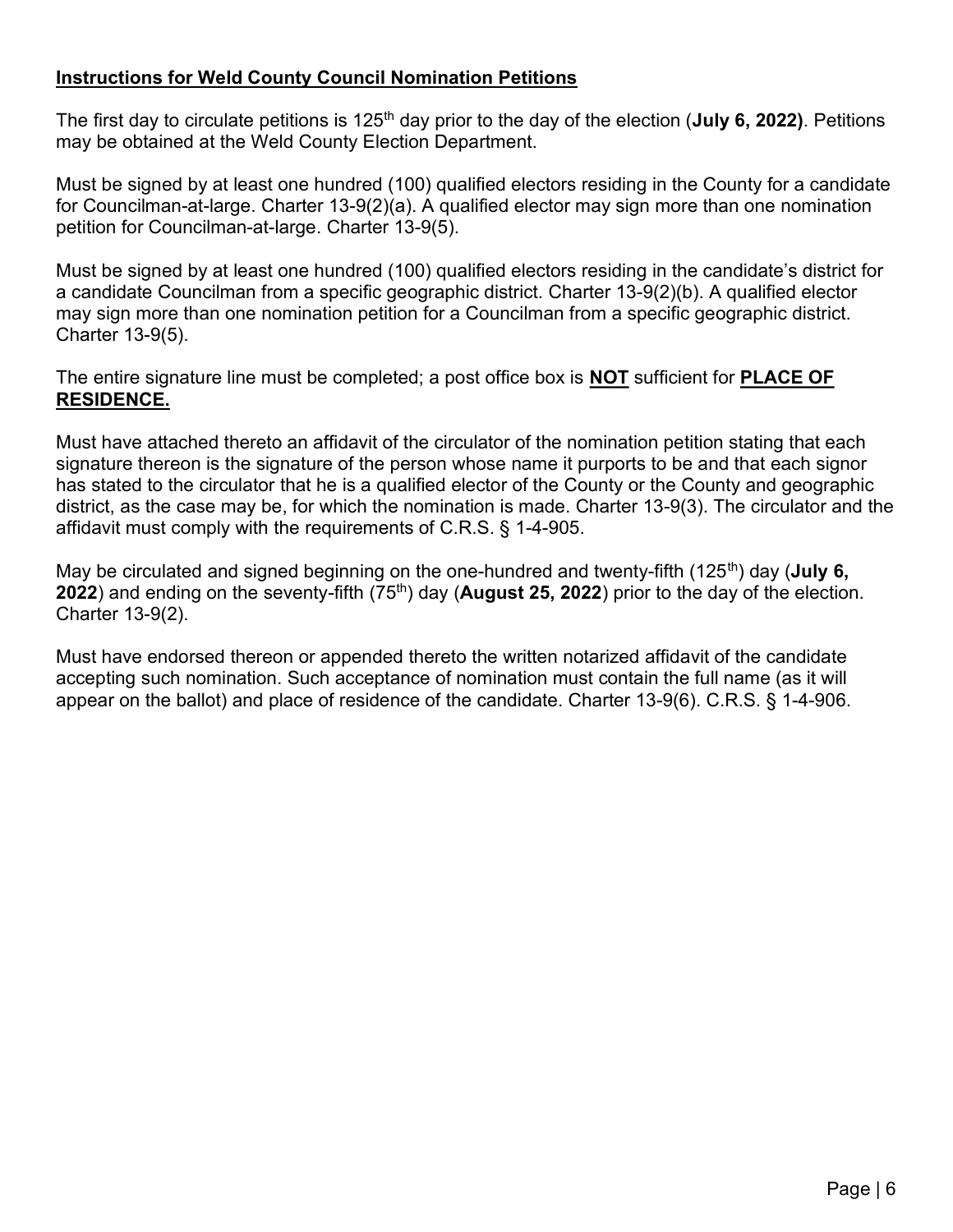# Certificate of Designation by Write-In

A write-in candidate is a candidate whose name does not appear on the ballot, but for whom voters may vote nonetheless by writing in the person's name.

Any person who wishes to be a write-in candidate for a county local must file an affidavit of intent with the County Clerk and Recorder by the 64th day before the day of the election (September 5, 2022).

## Frequently Asked Questions

#### When are the 2022 Elections?

The Primary Election is June 28, 2022. This Election determines each party's nominees for the General Election.

The General Election is November 8, 2022.

## Where do I file my candidate paperwork for County office?

The following forms will need to be filed at the Weld County Elections Department.

- Certificate of Designation by Assembly (provided by the political party at the assembly)
- Candidate Acceptance of Nomination by Designation (provided by the political party at the assembly)
- Major Party, Minor Party or Unaffiliated Designation Petition Forms (provided by the county)
- Candidate Acceptance of Nomination by Petition (provided by the county)
- Affidavit of Intent for Write-In (provided by the county)

## Which forms are filed with the Secretary of State?

- Candidate Affidavit
- Campaign Finance Forms
- Committee Registrations

# When do I file my petition and certificate of designation for County office?

Please refer to the current year Election Calendar on the Secretary of State's website for important dates relating to your candidacy. Visit www.sos.state.co.us, click on 'Elections & Voting,' then 'Election Information'.

## When do I file my campaign finance paperwork?

Please refer to the filing calendar at www.sos.state.co.us. Click on 'Elections & Voting,' then Campaign Finance.

## How do I verify my status and affiliation as a registered voter?

You may review your voter registration at www.govotecolorado.gov. Click on 'Find my registration. You may also call the Weld County Elections Department at 970-304-6525 to verify your registration status, affiliation and affiliation date.

## Who do I contact with questions about running for county elected office?

Please contact the Weld County Elections Department at 970-304-6525 Monday through Friday, 8 a.m. - 5 p.m. or by e-mail to elections@weldgov.com.

# How can I get a list of voters in the county/municipality/district for which I am a candidate?

You may request a list by calling us at 970-304-6525 or by e-mail to elections@weldgov.com.